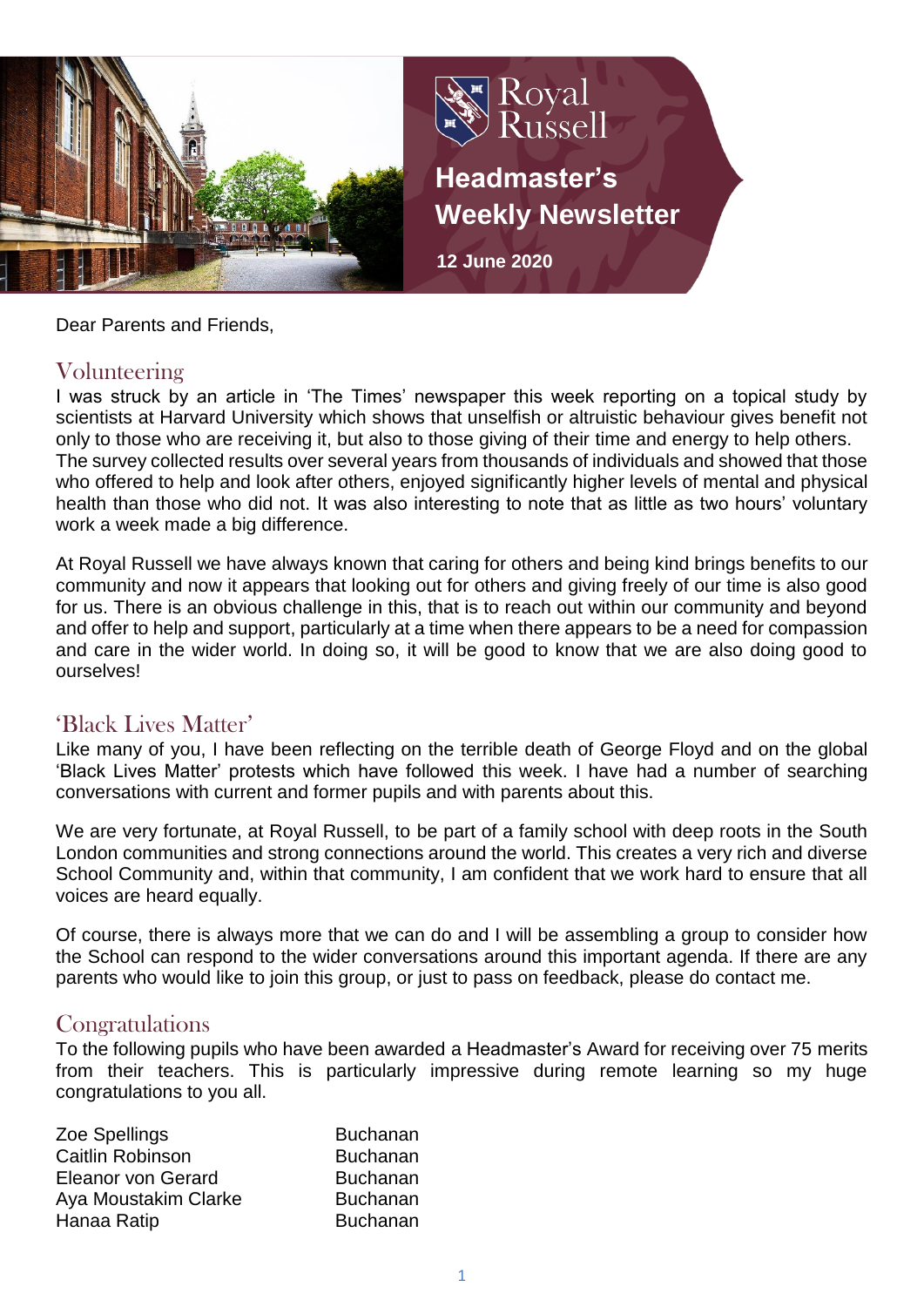| <b>Buchanan</b>                         |
|-----------------------------------------|
| <b>Buchanan</b>                         |
| Cambridge                               |
| Cambridge                               |
| Hollenden                               |
| Hollenden                               |
| Hollenden                               |
| Hollenden                               |
| Hollenden                               |
| Hollenden                               |
| Eryn Cornick Gonzalez-Gorbena Hollenden |
| Hollenden                               |
| Madden                                  |
| Oxford                                  |
| Oxford                                  |
| Queens                                  |
| Queens                                  |
| Queens                                  |
| Queens                                  |
| Reade                                   |
| Reade                                   |
| <b>St Andrews</b>                       |
| <b>St Andrews</b>                       |
| <b>St Andrews</b>                       |
|                                         |

## Year 12 Return to School Next Week

This morning we have been completing the planning for the return of Year 12 pupils to some on site teaching next week. I am pleased to see a good response from pupils who would like to return and look forward to welcoming them on Monday. A separate email with details of the arrangements for next week will be sent this afternoon.

## Year 10 Return to School

We are still planning on welcoming Year 10 pupils back to the School Site on Monday 22 June and Monday 29 June for three days of face to face support and teaching.

We will be sending out a survey for Year 10 pupils and families requesting feedback on our plans, early next week.

#### Senior Prefect Interviews

On Wednesday and Thursday of this week I was busy working with Ms Tovey, Mrs Harris, Ms Worsfold and Ms Wheeler-Quinnell interviewing candidates for Senior Prefect roles in the year ahead. There have been some very impressive candidates for these student leadership positions and I have no doubt that, when the final team is assembled, we will be in very capable prefect hands next year.

#### Royal Russell Day

Our exciting plans for Royal Russell Day on Saturday 27 June are taking shape and, as part of this celebration, the Royal Russell Day team are on the lookout for some exciting snapshots of the whole school community in lockdown.

To take part, please send us 5 to 10 seconds of video footage either showing an activity you've been enjoying in lockdown, or your response to the question 'what have you learnt in lockdown'? Please take a moment to read the guidance for filming and uploading, which can be found on the following two Firefly tasks: